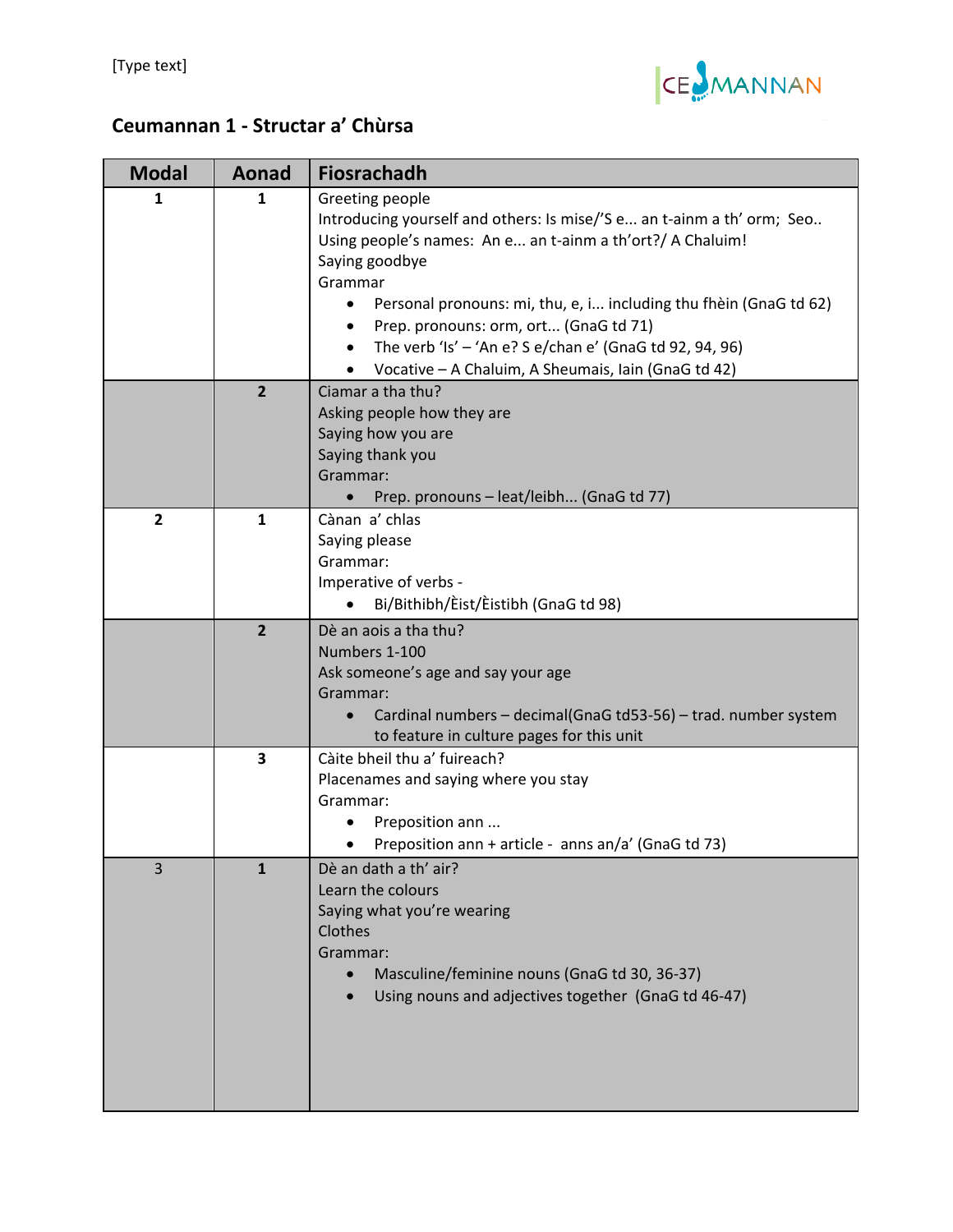

| <b>Modal</b> | Aonad                   | <b>Fiosrachadh</b>                                                                                                                                                                                                                                                                                                                                                                                                   |
|--------------|-------------------------|----------------------------------------------------------------------------------------------------------------------------------------------------------------------------------------------------------------------------------------------------------------------------------------------------------------------------------------------------------------------------------------------------------------------|
| 3            | $\overline{2}$          | Dè tha nad bhaga?<br>Learn some commonly used nouns - peansail, fòn-làimhe<br>Ask what something is<br>Say what something is<br>Say something is right and wrong<br>Grammar:<br>The verb 'Is' - An e? 'S e/chan (GnaG td 92, 94, 96)<br>Possessive artice (GnaG td 43-44)<br>Introducing definite article - am peann, an rùilear                                                                                     |
| 4            | $\mathbf{1}$            | Dè latha a th' ann an-diugh?<br>Days of the week<br>Months<br><b>Birthdays</b><br>Grammar:<br>The verb 'Is - 'S e/chan e (GnaG td 90-91)                                                                                                                                                                                                                                                                             |
|              | $\overline{2}$          | Dè is toil leat anns an sgoil?<br>School subjects<br>Discussing likes/dislikes<br>Expressing opinions including Tha/Chan eil e a' còrdadh rium<br>Grammar:<br>Further work on prep. pronouns: leam, leat (GnaG td 77)<br>: rium, riut (GnaG td 78)<br>Adjective modifiers - glè, uabhasach, fìor (GnaG td 50) -<br>$\bullet$<br>those which aspirate to appear in obair leudachaidh<br>The verb 'Is' (GnaG td 90-91) |
|              | $\overline{\mathbf{3}}$ | Dè an uair a tha e?<br>Hours and minutes<br>Actions at certain times of the day - ag èirigh,<br>a' gabhail bracaist, a' dol dhan leabaidh<br>a' tòiseachadh aig /a' sgur aig<br>Grammar:<br>verbal nouns, a' dol, a' dèanamh, a' cluich (GnaG td 117)<br>introducing past tense of verb to be: An robh? Bha/Cha robh<br>(GnaG td 124)<br>preposition 'mu' (GnaG td78)                                                |
| 5            | $\mathbf{1}$            | Seo mo theaghlach<br>Members of the family including leas-bhràthair, leas-phiuthar<br>Describing yourself and others - common adjectives - snog,<br>laghach, crosta, mì-mhodhail<br>Saying what people do and where they work<br>Grammar:<br>Adjectives - (GnaG td 46-47)<br>possessive article - mo, do  (GnaG td 43-44)                                                                                            |